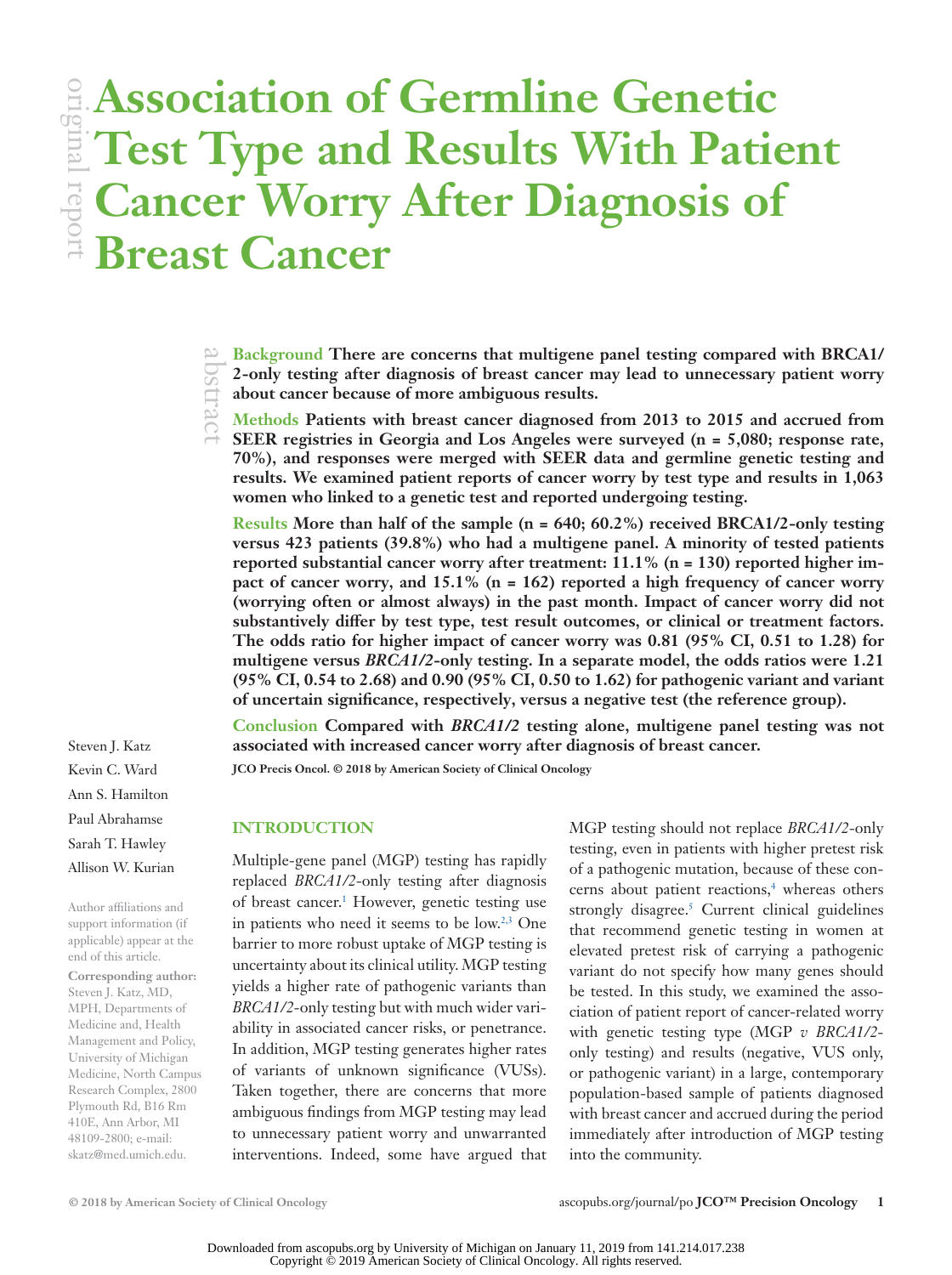|                                           | Low Worry       | <b>Higher Worry</b> |           | $P^*$   |
|-------------------------------------------|-----------------|---------------------|-----------|---------|
| Variable                                  | Impact, No. (%) | Impact, No. (%)     | Total No. |         |
| Test type                                 |                 |                     |           | .198    |
| BRCA1/2                                   | 555 (87)        | 85(13)              | 640       |         |
| <b>MGP</b>                                | 378 (89)        | 45(11)              | 423       |         |
| Test results                              |                 |                     |           | .411    |
| Negative                                  | 758 (88)        | 101(12)             | 859       |         |
| <b>VUS</b>                                | 117(87)         | 17(13)              | 134       |         |
| Mutation                                  | 58 (83)         | 12(17)              | $70\,$    |         |
| Triple-negative status                    |                 |                     |           | .979    |
| Not triple negative                       | 839 (88)        | 117(12)             | 956       |         |
| ER-negative/PR-negative/HER2-<br>negative | 94 (88)         | 13(12)              | 107       |         |
| Node status                               |                 |                     |           | .723    |
| Negative                                  | 366 (88)        | 49 (12)             | 415       |         |
| Positive                                  | 565 (87)        | 81(13)              | 646       |         |
| Behavior                                  |                 |                     |           | .417    |
| In situ                                   | 186 (89)        | 22(11)              | 208       |         |
| Malignant                                 | 747 (87)        | 108(13)             | 855       |         |
| Laterality                                |                 |                     |           | .548    |
| Unilateral                                | 854 (88)        | 117(12)             | 971       |         |
| Bilateral                                 | 72 (86)         | 12(14)              | 84        |         |
| Age group (years)                         |                 |                     |           | $-.001$ |
| < 40                                      | 65 (73)         | 24(27)              | 89        |         |
| 40-49                                     | 321 (87)        | 48(13)              | 369       |         |
| 50-59                                     | 263 (89)        | 32(11)              | 295       |         |
| 60-69                                     | 185 (90)        | 20(10)              | 205       |         |
| $\geq 70$                                 | 99 (94)         | 6(6)                | 105       |         |
| Family history                            |                 |                     |           | .862    |
| No                                        | 610 (88)        | 86 (12)             | 696       |         |
| Yes                                       | 323 (88)        | 44(12)              | 367       |         |
| Surgical treatment                        |                 |                     |           | .193    |
| Lumpectomy                                | 441 (90)        | 51 (10)             | 492       |         |
| Bilateral mastectomy                      | 135 (85)        | 24(15)              | 159       |         |
| Unilateral mastectomy                     | 357 (87)        | 55(13)              | 412       |         |
| Chemotherapy                              |                 |                     |           | .054    |
| $\rm No$                                  | 734 (89)        | 93 (11)             | 827       |         |
| Yes                                       | 195 (84)        | 37(16)              | 232       |         |
| Radiation therapy                         |                 |                     |           | .663    |
| $\rm No$                                  | 694 (88)        | 98 (12)             | 792       |         |
| Yes                                       | 234 (89)        | 30(11)              | 264       |         |
| Education                                 |                 |                     |           | .007    |
| HS or less                                | 161(81)         | 37(19)              | 198       |         |
| Some college                              | 283 (88)        | 38(12)              | 321       |         |
| College graduate                          | 489 (90)        | 55 (10)             | 544       |         |

<span id="page-1-0"></span>**Table 1.** Bivariable Correlates of High Cancer Worry

(Continued on following page)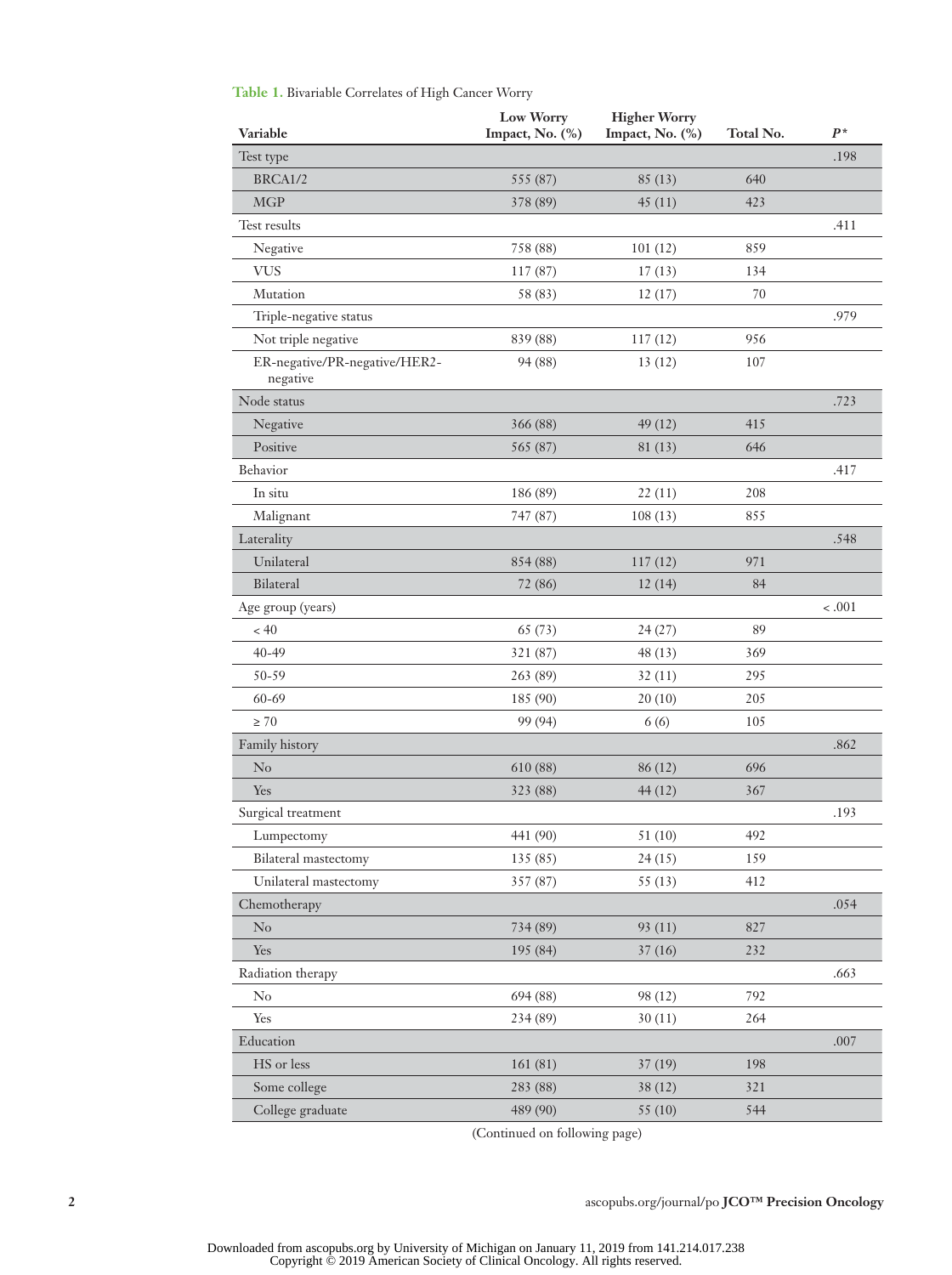**Table 1.** Bivariable Correlates of High Cancer Worry (Continued)

| Variable        | Low Worry<br>Impact, No. $(\%)$ | <b>Higher Worry</b><br>Impact, No. $(\%)$ | Total No. | $P^*$ |
|-----------------|---------------------------------|-------------------------------------------|-----------|-------|
| Race            |                                 |                                           |           | .001  |
| White           | 560 (91)                        | 56 (9)                                    | 616       |       |
| Asian           | 82 (89)                         | 10(11)                                    | 92        |       |
| Black           | 128 (85)                        | 23(15)                                    | 151       |       |
| Latina          | 146 (79)                        | 38(21)                                    | 184       |       |
| Geographic site |                                 |                                           |           | .028  |
| Georgia         | 533 (90)                        | 61(10)                                    | 594       |       |
| Los Angeles     | 400(85)                         | 69(15)                                    | 469       |       |

Abbreviations: ER, estrogen receptor; HER2, human epidermal growth factor receptor 2; HS, high school; MGP, multiple-gene panel; PR, progesterone receptor; VUS, variant of uncertain significance.

 $*P$  value from  $\chi^2$  test.

#### **METHODS**

**Study Sample and Data Collection**

The iCanCare study identified women with who were 20 to 79 years of age, diagnosed with stages 0 to II breast cancer and reported to the Georgia or Los Angeles County SEER registries.[1,](#page-5-0)[6](#page-6-3)[,7](#page-6-4) We excluded women with prior breast cancer, tumors greater than 5 cm, or more than three involved lymph nodes. We mailed survey materials and a \$20 cash gift between July 2013 and August 2015. We used a modified Dillman method<sup>[8](#page-6-5)</sup> to encourage response (median time from diagnosis to survey completion, 6 months; standard deviation [SD], 2.8 months). We sent surveys to 7,810 patients: 507 patients were ineligible because of the exclusions noted previously or were deceased, institutionalized, too ill, or unable to complete a survey in Spanish or English, leaving 7,303 patients. The survey was completed by 5,080 eligible patients (response rate, 70%) and was published previously.<sup>2</sup> Median time from diagnosis to survey completion was 5.8 months (SD, 2.4 months). Virtually all patients (5,026) had complete information for the test linkage phase, of whom 1,272 (25.3%) linked to a genetic test result, 1,063 of whom (21.2%) reported receipt of genetic testing in the survey.

Survey responses were merged with SEER clinical data and genetic testing information obtained from four laboratories (Ambry Genetics, Aliso Viejo, CA; GeneDx, Gaithersburg, MD; Invitae, San Francisco, CA; Myriad Genetics, Salt Lake

City, UT) that performed nearly all germline cancer genetic testing in the study regions. Test type and results were merged to 5,026 patients with complete information on all variables for SEER genetic testing linkage using a probabilistic matching strategy performed by Information Management Services (Rockville, MD). The Safe Harbor method was used to de-identify the data set before transfer to the University of Michigan for analysis.<sup>9</sup>

The collaboration was covered under data use agreements between the University of Michigan, genetic laboratories, and Information Management Services. The research was approved by institutional review boards of the University of Michigan, Emory University, the University of Southern California, the Georgia Department of Public Health, the California State Committee for the Protection of Human Subjects, and California Cancer Registry. Signed consent was waived for the survey. Waivers of informed consent and authorization were approved, given the use of a third-party honest broker to conduct the linkage and create a de-identified data set for analyses.

### **Measures**

We used two questions to evaluate patient worry about future cancer. Impact of Cancer Worry was the primary outcome, which was assessed using three survey items: "During the past month, how often has worrying about your cancer coming back…made you feel upset?;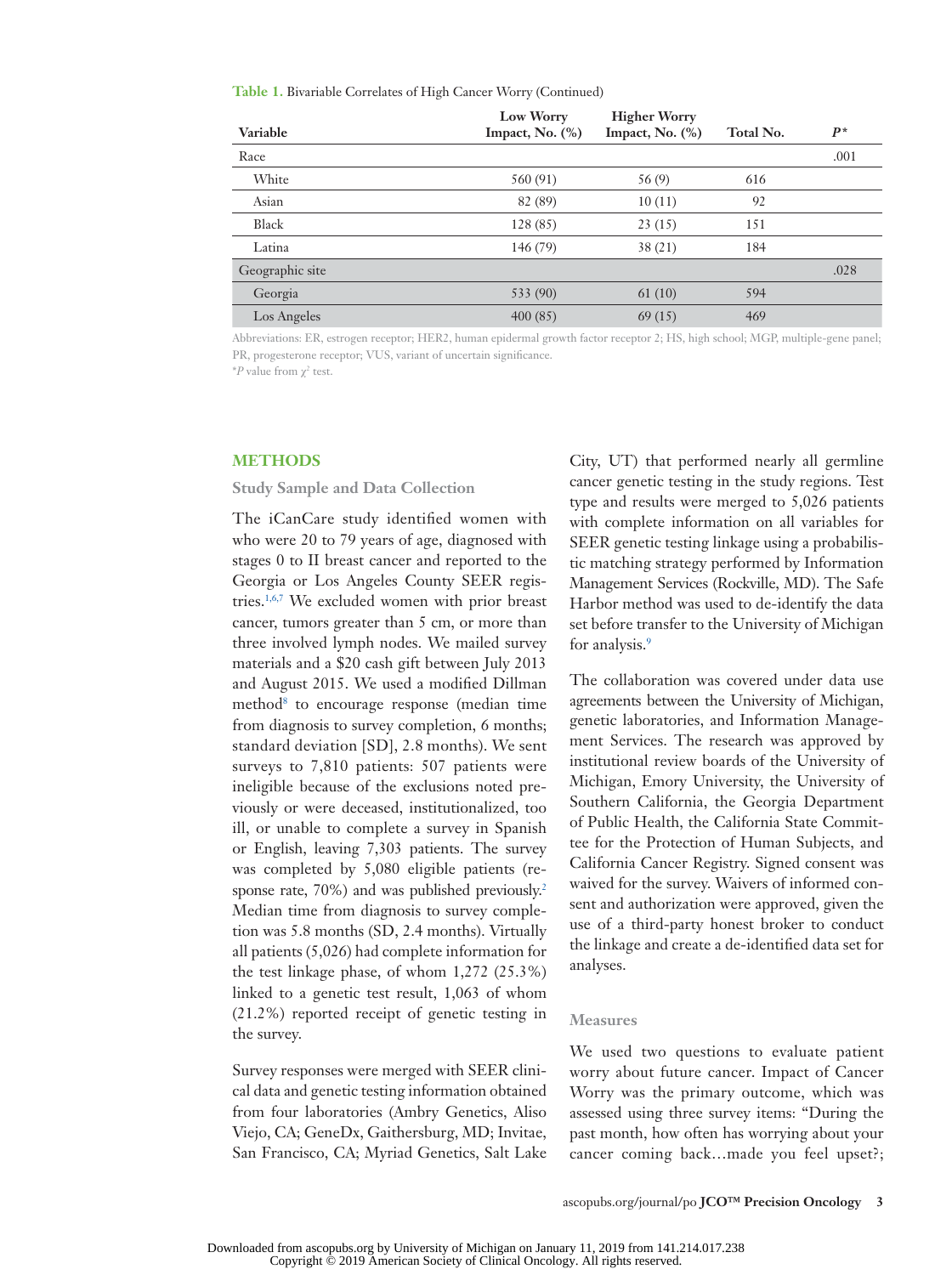

<span id="page-3-0"></span>Fig 1. Factors associated with higher impact of cancer worry. Forest plot (adjusted odds ratios and 95% CIs) for results of a multivariable model regressing a binary variable indicating higher versus low impact of cancer worry on test type, controlling for selected predisposing, clinical, and treatment factors and weighted for survey design and nonresponse. ER, estrogen receptor; HER2, human epidermal growth factor receptor 2; HS, high school; MGP, multigene panel; PR, progesterone receptor; ref, reference.

made it difficult for you to carry out your usual daily activities at home or work?; made you feel distant from family or friends?" (responses were based on 5-point Likert categories from almost never to almost always). We developed a scale by averaging the responses across the three items to create a continuous range from 1 to 5, with higher values indicating greater impact of cancer worry. The mean score was 1.7 (SD, 0.8), with a Cronbach's alpha of .87. We then created a binary variable indicating higher impact of cancer worry versus low impact using a cut point of 3.0, which corresponded to responses of sometimes, often, or almost always. We also measured Frequency of Cancer Worry for validation, which was assessed using a single item: "In the past month, how often have you worried about your cancer coming back?" (almost never to almost always; five point categories). We created a binary variable indicating high frequency (often or almost always) versus low frequency (almost never, rarely, or sometimes).

*Test measures from laboratories.* Genetic laboratories provided results at the level of the gene tested (eg, *BRCA1*) and the clinical interpretation sent to the ordering clinician (consisting of pathogenic, likely pathogenic, uncertain

significance, likely benign, or benign). We combined interpretations of pathogenic and likely pathogenic together as pathogenic and combined likely benign and benign together as benign. We categorized a test that assessed only *BRCA1/2* as *BRCA1/2* only and a test that assessed any additional gene (eg, *ATM, CHEK2*) as a multigene panel. If patients received both tests on separate occasions (eg, a *BRCA1/2*-only test and later MGP), they were coded as having received MGP. We created mutually exclusive results categories: (1) negative for pathogenic variants or VUS in any gene, (2) one or more VUS but no pathogenic variant in any gene, (3) positive for a pathogenic variant in *BRCA1/2* with or without VUS but no pathogenic variant in another gene, or (4) positive for a pathogenic variant in another gene with or without VUS in any gene.

*Other independent variables.* We assessed clinical factors related to future cancer risk (tumor behavior, triple-negative disease, nodal status, bilateral disease), treatments received, age (in 10-year groups), education, and family history. On the basis of the National Comprehensive Cancer Network guidelines, family history was

**4** [ascopubs.org/journal/po](http://ascopubs.org/journal/po) **JCO™ Precision Oncology**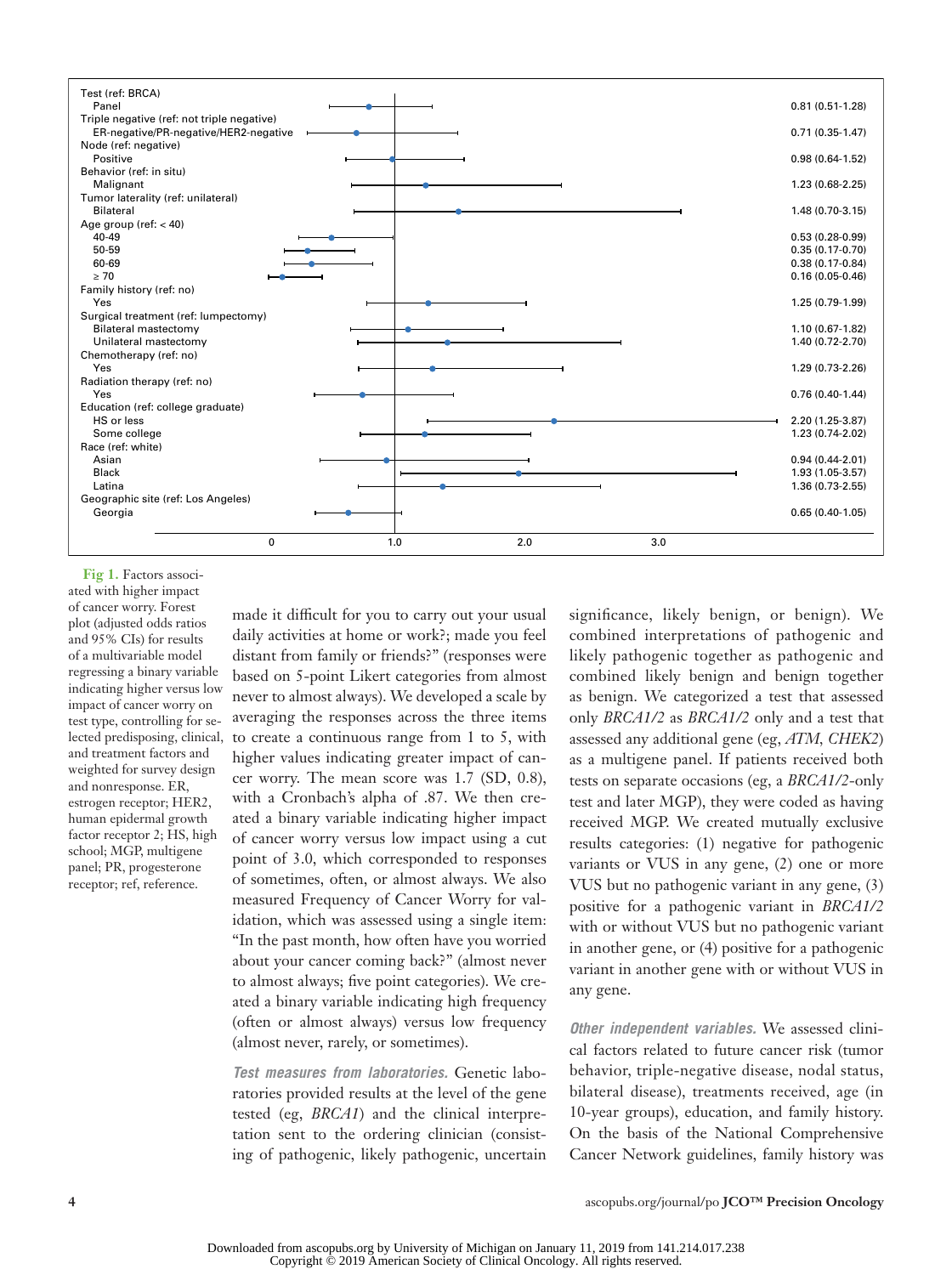defined as having two or more first-degree relatives with breast cancer; any relatives with ovarian cancer, sarcoma, or male breast cancer; Ashkenazi Jewish ancestry; or a family history of a mutation-conferring risk (eg, BRCA1/2).

#### **Statistical Analysis**

We first examined cancer worry variables by test type, test results, and selected covariables. We then regressed high Impact of Cancer Worry (binary variable) on test type and selected covariables using a logistic regression model. We then repeated the analysis using test results instead of test type. We confirmed findings by repeating these analyses using high Frequency of Cancer Worry as the dependent variable. SAS version 9.4 (SAS Institute, Cary, NC) was used to compute odds ratios, adjusting for covariables and weighted for survey design and nonresponse.

## **RESULTS**

More than half of the sample  $(n = 640; 60.2\%)$ received *BRCA1/2-*only testing versus 423 (39.8%) who had multigene panels. A minority of tested patients reported substantial cancer worry after treatment:  $11.1\%$  (n = 130) reported high impact of cancer worry, and 15.1% (n = 162) reported high frequency of worry (worrying often or almost always in the past month). Impact of cancer worry did not substantively differ by test type, test result, or clinical or treatment factors in bivariable analyses ([Table 1\)](#page-1-0). Impact of cancer worry was higher for patients of younger age and lower education level, and for ethnic minorities. We observed similar findings in a model of frequency of cancer worry (data not shown).

[Figure 1](#page-3-0) shows the results of a multivariable model regressing a binary variable indicating higher versus low impact of cancer worry on test type, controlling for selected predisposing, clinical, and treatment factors. The odds ratio for higher cancer worry was 0.81 (95% CI, 0.51 to 1.28) for MGP versus *BRCA1/2*-only testing. Younger age, black race (ref: white), and lower education were associated with higher cancer worry. We listed the modeling approach in Appendix [Figure A1](#page-7-0), regressing high cancer worry on outcomes of test results and found no association; the odds ratios were 1.21 (95% CI, 0.54 to 2.68) and 0.90 (95% CI, 0.50 to 1.62) for pathogenic variant and VUS, respectively, versus a negative test (the reference group). In sensitivity analyses, we examined different permutations of the cancer worry variables, including different cut points for higher worry, and using a continuous variable, and results were consistent.

## **DISCUSSION**

We found that the type of genetic testing patients received (MGP *v BRCA1/2* only) was not associated with their report of cancer-related worry (impact or frequency). We further observed no association between patient cancer worry and test result (pathogenic variant, VUS, negative). As noted in our prior work, cancer-related worry was associated with younger age and lower edu-cational level, but not clinical factors.<sup>10[,11](#page-6-8)</sup>

Strengths of this study include a large populationbased sample of patients recently diagnosed with breast cancer and accrued shortly after the advent of multigene panel testing in the community, genetic testing results from companies linked to SEER clinical data, and granular information about patients, including their report of cancer-related worry. But there are several limitations. First, we had limited information about patient perspectives and appraisal specifically related to genetic testing experiences. Second, some patients who linked to a genetic test did not recall it at the time of the survey. We excluded them from the analytic sample because we did not think it was valid to assess the association of a test type with attitudes about health risk among patients who did not recall that they had the test. Finally, generalizability of the findings are limited to two large geographic regions of the United States.

The results from this study and our prior work suggest that testing more genes versus *BRCA1/2* alone does not seem to foment more negative patient reactions. Our prior research in this cohort suggested that MGP testing (*v BRCA1/2* only testing) does not lead to inappropriate rates of contralateral prophylactic mastectomy.<sup>[1](#page-5-0)</sup> Virtually all testers in this study received some form of genetic counseling,<sup>6</sup> and our results suggest these efforts may sufficiently frame results in a manner that did not alarm patients. Uncertainty remains about the clinical utility of MGP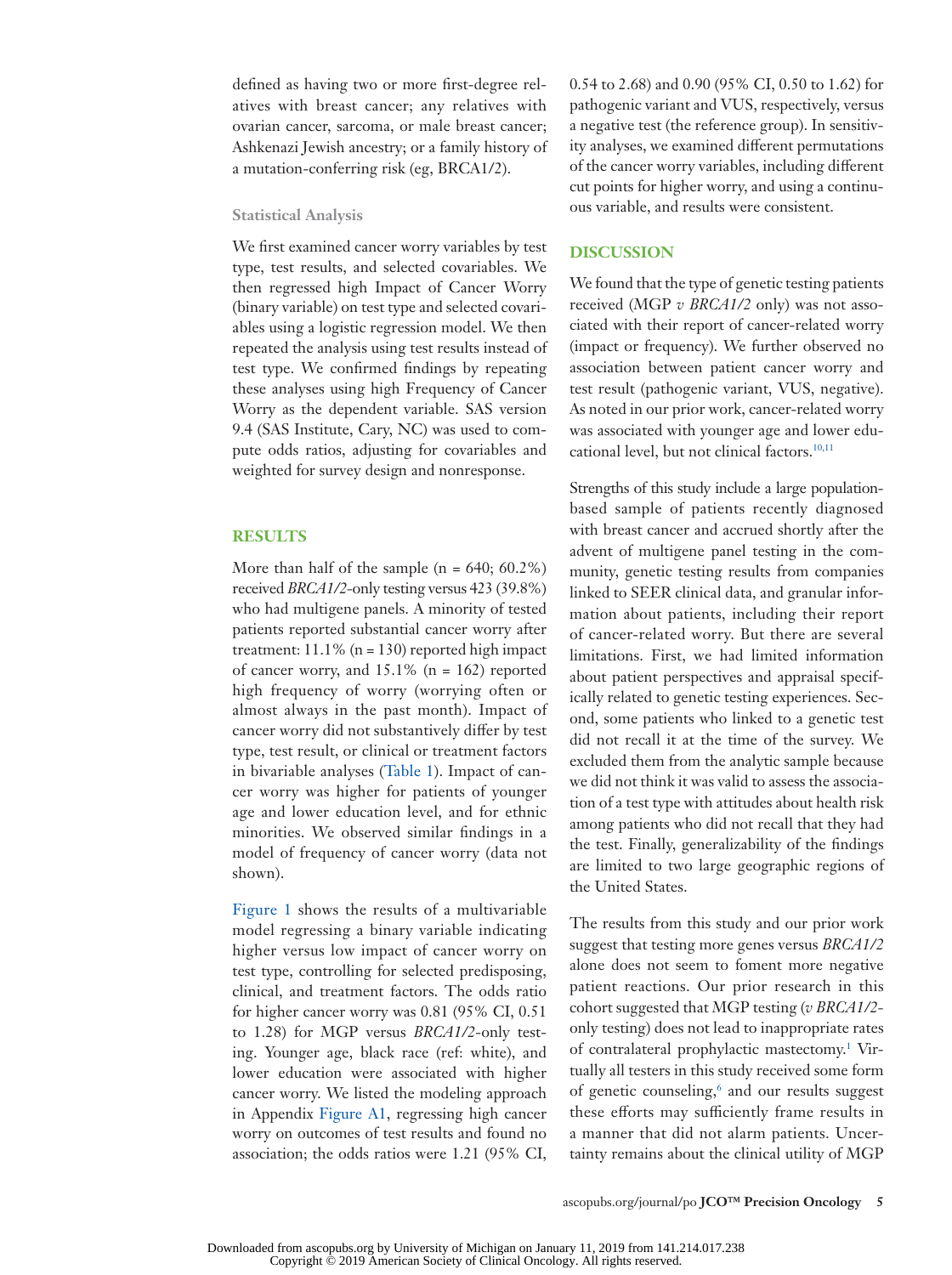versus *BRCA1/2*-only testing after diagnosis of breast cancer. However, our results in this study and in our prior work suggest that testing more genes than *BRCA1/2* does not seem to increase cancer-related worry or unwarranted interventions.[1](#page-5-0) More research will be needed to examine

AUTHOR CONTRIBUTIONS

**Conception and design:** Steven J. Katz, Kevin C. Ward, Allison W. Kurian

**Financial support:** Steven J. Katz

**Administrative support:** Steven J. Katz

**Provision of study materials or patients:** Ann S. Hamilton

**Collection and assembly of data:** Steven J. Katz, Kevin C. Ward, Ann S. Hamilton, Paul Abrahamse, Sarah T. Hawley **Data analysis and interpretation:** Steven J. Katz, Kevin C.

Ward, Paul Abrahamse, Allison W. Kurian

**Manuscript writing:** All authors

**Final approval of manuscript:** All authors

**Accountable for all aspects of the work:** All authors

#### AUTHORS' DISCLOSURES OF POTENTIAL CONFLICTS OF INTEREST

The following represents disclosure information provided by authors of this manuscript. All relationships are considered compensated. Relationships are self-held unless noted. I = Immediate Family Member, Inst = My Institution. Relationships may not relate to the subject matter of this manuscript. For more information about ASCO's conflict of interest policy, please refer to [www.asco.org/rwc](http://www.asco.org/rwc) or [ascopubs.org/po/author-center](http://www.ascopubs.org/po/author-center).

the impact of genetic testing on patient outcomes in this rapidly evolving clinical context.

#### DOI: [https://doi.org/10.1200/PO.18.00225](http://ascopubs.org/doi/full/10.1200/PO.18.00225)

Published online on [ascopubs.org/journal/po](http://ascopubs.org/journal/po) on December 19, 2018.

**Steven J. Katz** No relationship to disclose

**Kevin C. Ward** No relationship to disclose

**Ann S. Hamilton** No relationship to disclose

**Paul Abrahamse** No relationship to disclose

**Sarah T. Hawley** No relationship to disclose

**Allison W. Kurian Research Funding:** Myriad Genetics (Inst)

#### ACKNOWLEDGMENT

We thank Jill S. Dolinsky, CGC, and Melissa Pronold at Ambry Genetics, Delores Bowman and Benjamin Solomon at GeneDx, Edward Esplin and Stephen Lincoln at Invitae, and Johnathan Lancaster and Brian Dechairo at Myriad Genetics for their collaboration on the genetic test data linkage to SEER data. Written permission was obtained to include the names of all acknowledged individuals.

## **Affiliations**

Steven J. Katz, Paul Abrahamse, and Sarah T. Hawley, University of Michigan; Sarah T. Hawley, Ann Arbor VA Center for Clinical Management Research, Ann Arbor, MI; Kevin C. Ward, Emory University, Atlanta, GA; Ann S. Hamilton, University of Southern California, Los Angeles; and Allison W. Kurian, Stanford University, Stanford, CA.

#### **Support**

Supported by Grant No. P01 CA163233 to the University of Michigan from the National Cancer Institute. Conducted work was also supported by the University of Michigan Cancer Center Biostatistics, Analytics and Bioinformatics shared resource (P30CA46592). The collection of Los Angeles County cancer incidence data used in this study was supported by the California Department of Public Health pursuant to California Health and Safety Code Section 103885, Centers for Disease Control and Prevention's (CDC's) National Program of Cancer Registries, under cooperative agreement 5NU58DP003862-04/ DP003862, the National Cancer Institute's SEER Program under contract HHSN261201000140C awarded to the Cancer Prevention Institute of California, contract HHSN261201000035C awarded to the University of Southern California, and contract HHSN261201000034C awarded to the Public Health Institute. The collection of cancer incidence data in Georgia was supported by contract HHSN261201300015I, Task Order HHSN26100006 from the National Cancer Institute and cooperative agreement 5NU58DP003875-04-00 from the CDC. The ideas and opinions expressed herein are those of the authors, and endorsement by the States of California and Georgia, Department of Public Health, the National Cancer Institute, and the CDC or their contractors and subcontractors is not intended nor should be inferred.

### **REFERENCES**

- <span id="page-5-0"></span>1. Kurian AW, Ward KC, Hamilton AS, et al: Uptake, results, and outcomes of germline multiplegene sequencing after diagnosis of breast cancer. JAMA 4:1066-1072, 2018
- <span id="page-5-1"></span>2. Kurian AW, Griffith KA, Hamilton AS, et al: Genetic testing and counseling among patients with newly diagnosed breast cancer. JAMA 317:531-534, 2017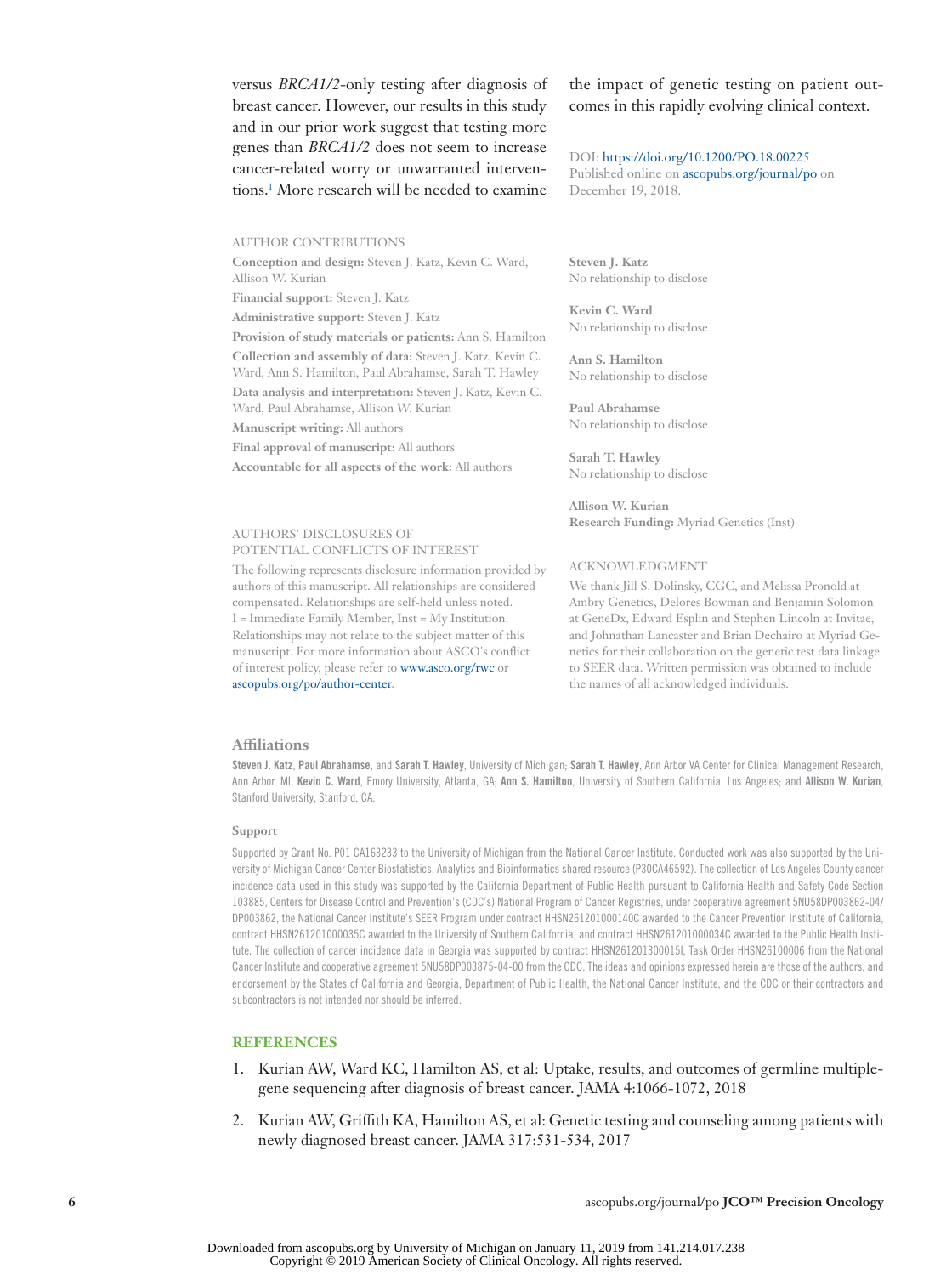- <span id="page-6-0"></span>3. Kurian AW, Li Y, Hamilton AS, et al: Gaps in incorporating germline genetic testing into treatment decision-making for early-stage breast cancer. J Clin Oncol 35:2232-2239, 2017
- <span id="page-6-1"></span>4. Narod S, Sopik V, Cybulski C: Testing Ashkenazi Jewish women for mutations predisposing to breast cancer in genes other than BRCA1 and BRCA2. JAMA Oncol 4:1012, 2018
- <span id="page-6-2"></span>5. King M, Walsh T: Testing Ashkenazi Jewish women for mutations predisposing to breast cancer in genes other than BRCA1 and BRCA2—Reply. JAMA Oncology 4:1012-1013, 2018
- <span id="page-6-3"></span>6. Katz SJ, Ward KC, Hamilton AS, et al: Gaps in receipt of clinically indicated genetic counseling after diagnosis of breast cancer. J Clin Oncol 36:1218-1224, 2018
- <span id="page-6-4"></span>7. Kurian AW, Bondarenko I, Jagsi R, et al: Recent trends in chemotherapy use and oncologists' treatment recommendations for early-stage breast cancer. J Natl Cancer Inst 110:493-500, 2018
- <span id="page-6-5"></span>8. Dillman DA, Smyth JD, Christian LM: Internet, Mail, and Mixed-Mode Surveys: The Tailored Design Method (ed 3). Hoboken, NJ, John Wiley & Sons, 2009
- <span id="page-6-6"></span>9. US Department of Health & Human Services: Guidance regarding methods for de-identification of protected health information in accordance with the Health Insurance Portability and Accountability Act (HIPAA) privacy rule. [https://www.hhs.gov/hipaa/for-professionals/privacy/](https://www.hhs.gov/hipaa/for-professionals/privacy/special-topics/de-identification/index.html#) [special-topics/de-identification/index.html#](https://www.hhs.gov/hipaa/for-professionals/privacy/special-topics/de-identification/index.html#)
- <span id="page-6-7"></span>10. Janz NK, Li Y, Zikmund-Fisher BJ, et al: The impact of doctor-patient communication on patients' perceptions of their risk of breast cancer recurrence. Breast Cancer Res Treat 161:525- 535, 2017
- <span id="page-6-8"></span>11. Hawley ST, Janz NK, Griffith KA, et al: Recurrence risk perception and quality of life following treatment of breast cancer. Breast Cancer Res Treat 161:557-565, 2017